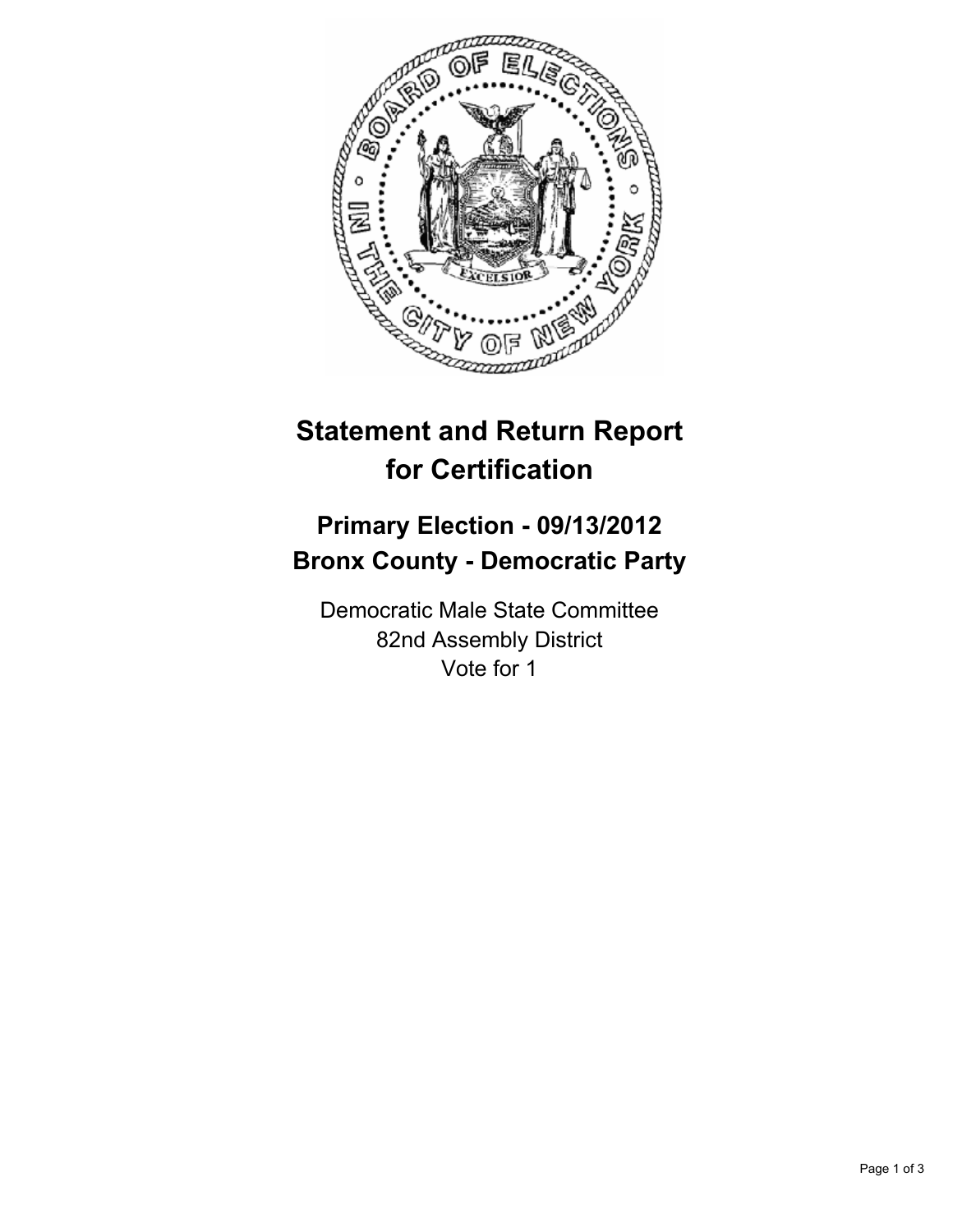

## **Assembly District 82**

| <b>PUBLIC COUNTER</b>                                    | 3,540        |
|----------------------------------------------------------|--------------|
| <b>EMERGENCY</b>                                         | 1            |
| ABSENTEE/MILITARY                                        | 162          |
| <b>FEDERAL</b>                                           | 0            |
| SPECIAL PRESIDENTIAL                                     | $\mathbf{0}$ |
| <b>AFFIDAVIT</b>                                         | 48           |
| <b>Total Ballots</b>                                     | 3,751        |
| Less - Inapplicable Federal/Special Presidential Ballots | 0            |
| <b>Total Applicable Ballots</b>                          | 3,751        |
| <b>ANDREW PETRALIA</b>                                   | 1,050        |
| <b>GEORGE C. CROUCH</b>                                  | 2,058        |
| HARRIET SILVER (WRITE-IN)                                | 1            |
| IRA STORWICK (WRITE-IN)                                  | 1            |
| IRENE ESTRADA (WRITE-IN)                                 | 1            |
| JOSE GARCIA (WRITE-IN)                                   | 1            |
| MARK GJONAJ (WRITE-IN)                                   | 1            |
| RUBEN DIAZ (WRITE-IN)                                    | 1            |
| UNATTRIBUTABLE WRITE-IN (WRITE-IN)                       | 5            |
| <b>Total Votes</b>                                       | 3,119        |
| Unrecorded                                               | 632          |